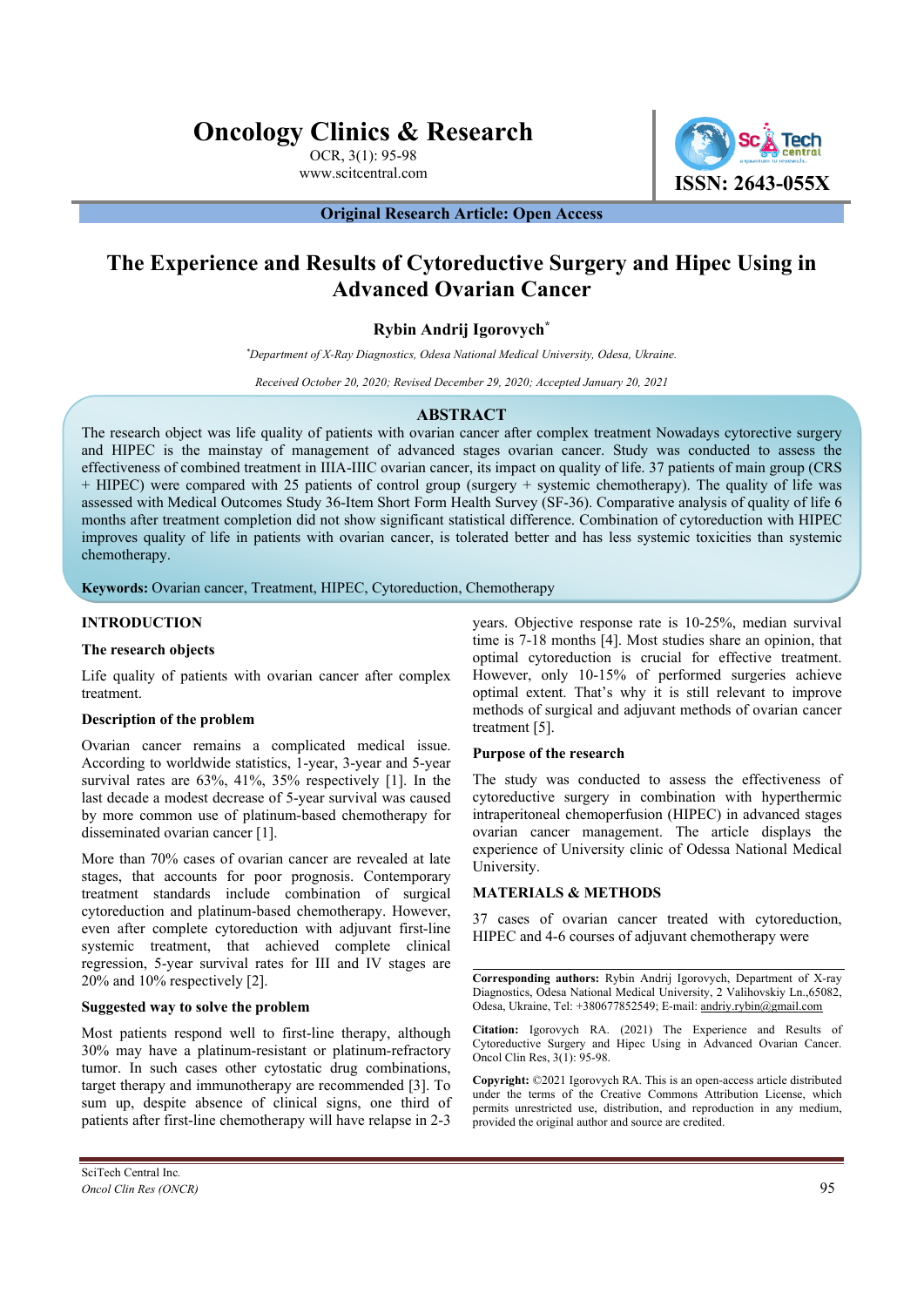analyzed. Study has been conducted in the Department of Surgery No 4 with the Course of Oncology (Odessa National Medical University) since 2016 and is continued now. All patients had serosal papillary ovarian cancer FIGO IIIA-IIIC. Patient's age was 31-59 years, the middle age was 43±7 years old. Control group included 25 patients after surgical treatment and convenient systemic chemotherapy. All patients received suboptimal cytoreduction.

Before including patients in the study protocol, personal written voluntary consents were obtained to participate in the study in accordance with the Helsinki Declaration of the World Medical Association.

Criteria of exclusion were age more than 70 years, extensive carcinomatosis with peritoneal carcinomatosis index more than 20, unresectable small bowel involvement, distant metastasis, retroperitoneal lymphadenopathy, unresectable retroperitoneum invasion, severe concomitant pathology. Previous surgeries with massive adhesions were considered as relative contraindication.

Cytoreduction included visceral resections and peritonectomy. Hysterectomy with bilateral adnexectomy, omentectomy and selective parietal peritonectomy was performed.

In the University clinic of Odessa National Medical University, we perform HIPEC with Performer LRT (Rand, Italy). Its main components are two pumps, heater, infusion lines and digital integrational system. The apparatus controls the procedure automatically and allows fine tuning and monitoring of different parameters like temperature, volume speed, target volumes and timing.

All patients in the main group received HIPEC with cisplatin and doxorubicin. Drugs are dissolved in 5000-6000 ml of isotonic perfusate. We use a closed technique, that is after wound closure 5-6 silicone drains are placed into abdominal and pelvic cavity. Procedures lasted 60-90 min with target intraperitoneal temperature 40-41ºC and volume speed 800- 900 ml/min. Mean filling volume is 2500-3000 ml depending of patient's constitution. The washout phase takes 10-15 min until clear outflow and normothermia is achieved.

All patients received cytoprotection with thiosulfate during HIPEC and 6 h after to prevent systemic toxicity of cisplatin. Usually, patients stayed for one day in the intensive care unit. Perioperative medications include dexamethasone, 5- HT blockers, adequate analgesics and infusional therapy. Antibiotic prophylaxis s protracted for 1-3 days if needed.

Patients were assessed intraoperatively according to peritoneal carcinomatosis index, previous surgical score, cytoreduction completeness score. The quality of life was analyzed with Medical Outcomes Study 36-Item Short Form Health Survey (SF-36). Adverse effects and toxicities were secondary outcomes of the study. Time series statistics were used to analyze the obtained data. To assess the significance of these changes, we used the Mann-Whitney parametric test. SPSS Statistics was used as software for estimating statistics.

#### **RESULTS**

Among the main group  $(n=37)$  IIIA, IIIB, IIIC stages were revealed in 5, 3 and 29 patients respectively. In the control group (n=25), 10 patients had IIIA, 2 patients - IIIB, 13 patients - IIIC. Carcinomatosis index in the main group was LS-1 (28,0%) and LS-2 (72,0%). It didn`t differ significantly in control group: LS-1 - 36,0%, LS-2 - 64,0%. Cytoreduction completeness score had no statistical difference (CC-1 and CC-2 was 28,0%, 72,0% in main group, 36,0%, 64,0% in control group).

Comparative analysis of quality of life 6 months after treatment completion didn't showed nonsignificant statistical difference **(Table 1)**.

No allergic and idiosyncratic drug reactions were observed in the main group. 9 patients had temporary hyperthermic reaction, controlled with NSAIDs.

Few patients (n=5, 13,5%) complained about pain around drain contrapertures.

Toxicities comparison of treatment regimens is shown in the **Tables 2 and 3**.

| SF-36 Scale                       | Main group $(n=37)$ | Control group $(n=25)$ |
|-----------------------------------|---------------------|------------------------|
| <b>Physical activity</b>          | $34,08\pm21,14$     | $31,88 \pm 19,44$      |
| <b>Physical role functioning</b>  | $28,42\pm 13,43$    | $21,01\pm14,23$        |
| <b>Bodily pain</b>                | $46.29 \pm 16.23$   | $41,27\pm20,11$        |
| <b>General health perceptions</b> | $35,33\pm 14,76$    | $33,72\pm23,27$        |
| <b>Vitality</b>                   | $49,85 \pm 24,16$   | $44,25\pm34,26$        |
| Social role functioning           | $65,42\pm26,16$     | $63,12\pm22,39$        |
| <b>Emotional role functioning</b> | $42,11\pm15,46$     | $44,25\pm 17,24$       |
| <b>Mental health</b>              | $66,32\pm22,26$     | 59,32±22,26            |

#### **Table 1.** Comparison of the Short Form (36) Health Survey.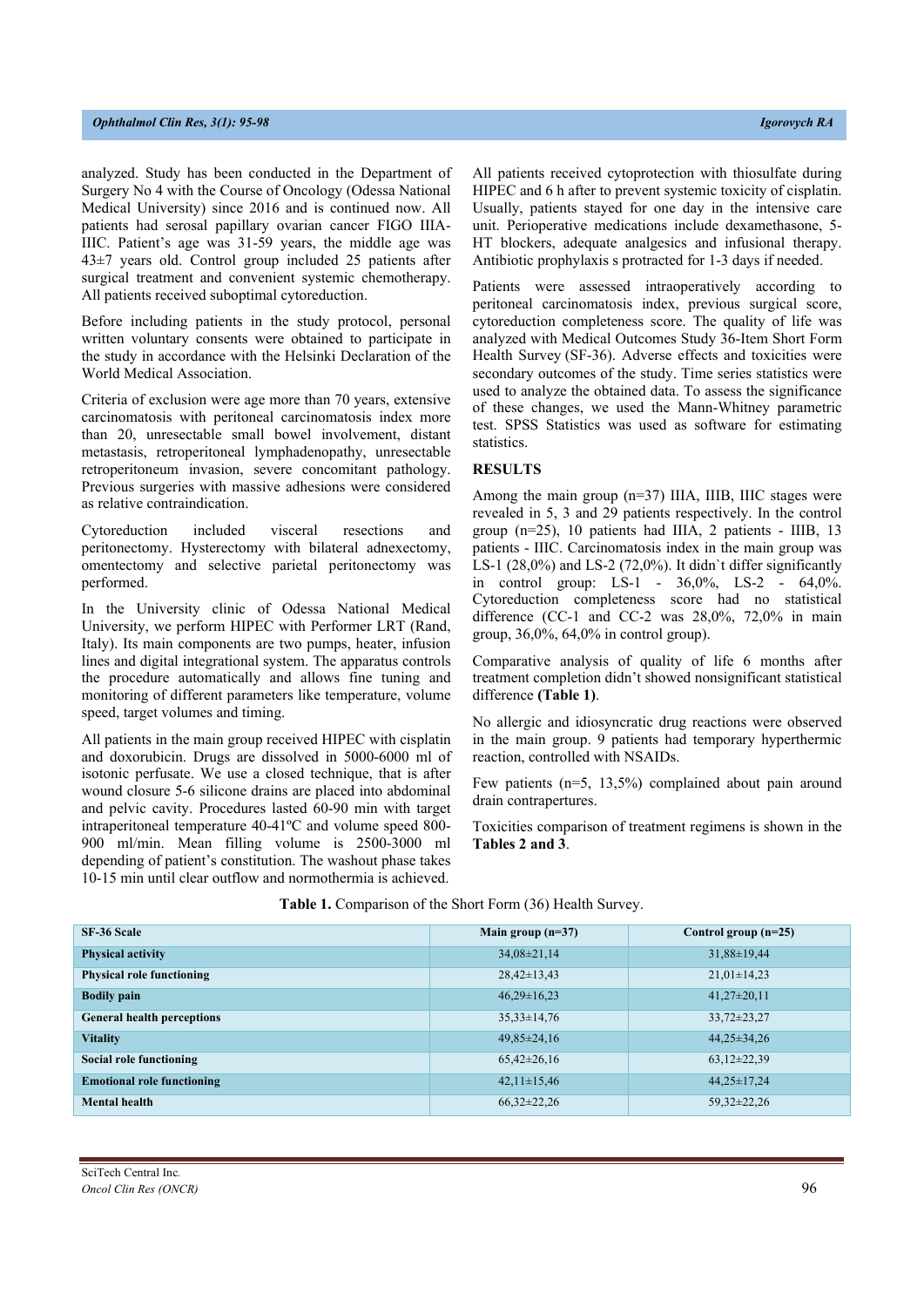| Toxicity          |            | Overall $\%$             |                          |                                    |      |
|-------------------|------------|--------------------------|--------------------------|------------------------------------|------|
|                   | I, $n$ (%) | II, $n$ (%)              | III, $n$ (%)             | IV, $n$ $\left(\frac{9}{6}\right)$ |      |
| Leukopenia        | 13(35,1)   | 7(18,8)                  | 4(10,8)                  | 3(8,1)                             | 72,8 |
| Neutropenia       | 12(32,4)   | 6(16,2)                  | 5(13,5)                  | —                                  | 62,1 |
| Anemia            | 3(8,1)     | 2(5,4)                   | $\overline{\phantom{m}}$ |                                    | 13,5 |
| Thrombocytopenia  | 6(16,2)    | $\overline{\phantom{0}}$ | $\overline{\phantom{m}}$ | $\overline{\phantom{0}}$           | 16,2 |
| <b>Nausea</b>     | 7(18,9)    | 5(13,5)                  | 5(13,5)                  |                                    | 45,9 |
| <b>Vomiting</b>   | 16(43,2)   | 1(2,7)                   | 1(2,7)                   | –                                  | 48,6 |
| <b>Diarrhea</b>   | 3(8,1)     |                          | $\overline{\phantom{m}}$ |                                    | 8,1  |
| <b>Stomatitis</b> | 8(21,6)    | 1(2,7)                   | $\overline{\phantom{0}}$ | $\overline{\phantom{0}}$           | 24,3 |

**Table 2.** Adverse effects of treatment in the main group.

**Table 3.** Adverse effects of treatment in the control group.

| <b>Toxicities</b> | <b>Toxicity grade</b> |                          |                                     |                                    | Overall, % |
|-------------------|-----------------------|--------------------------|-------------------------------------|------------------------------------|------------|
|                   | I, n $(\% )$          | II, $n$ (%)              | III, $n$ $\left(\frac{9}{6}\right)$ | IV, $n$ $\left(\frac{9}{6}\right)$ |            |
| Leukopenia        | 10(40,0)              | 8(32,0)                  | 1(4,0)                              | 1(4,0)                             | 80,0       |
| Neutropenia       | 11(44,0)              | 4(16,0)                  | 2(8,0)                              | 1(4,0)                             | 72,0       |
| Anemia            | 5(20,0)               | 4(16,0)                  | 4(16,0)                             | $\overline{\phantom{0}}$           | 52,0       |
| Thrombocytopenia  | 4(16,0)               | $\overline{\phantom{0}}$ |                                     | $\overline{\phantom{0}}$           | 8,0        |
| <b>Nausea</b>     | 7(28,0)               | 4(16,0)                  | 4(16,0)                             | $\qquad \qquad -$                  | 60,0       |
| <b>Vomiting</b>   | 10(40,0)              | 4(16,0)                  | 1(4,0)                              |                                    | 60,0       |
| <b>Diarrhea</b>   | 3(12,0)               | $\overline{\phantom{m}}$ | $\qquad \qquad$                     | $\qquad \qquad -$                  | 12,0       |
| <b>Stomatitis</b> | 2(8,0)                | 4(16,0)                  | 1(4,0)                              |                                    | 28,0       |

Hematological, gastrointestinal adverse effects were comparable in both groups. Less nephrotoxicity was observed in the control group. Mean hospital stay was 8,9 days in the main group and did not differ significantly from control group.

# **DISCUSSION**

Cytoreduction and HIPEC have a reasonable rationale. Several tumors (ovarian cancer, malignant mesothelioma, colorectal and gastric cancer), that evolve into peritoneal carcinomatosis, in some stages of development are locally contained within serosal lining without giving distant metastases [6]. Macroscopic tumor removal with surgical cytoreduction and microscopic with HIPEC achieves locoregional control.

By definition, chemotherapeutic drugs have various grades of systemic toxicities. Their use in high concentrations may cause serious adverse effects. Regional chemotherapy can achieve high local concentrations without systemic leakage into systemic circulation. Hyperthermia has direct selective cytotoxicity and acts synergistically with alkylating agents, like anthracyclines [7]. In addition, it improves drug penetration into tumor deposits [8]. Continuous cavity chemoperfusion supports constant chemotherapeutic agents' concentration and equal distribution. These features explain better "local" intraperitoneal control after HIPEC comparing to systemic chemotherapy [9].

The research is continued now, and the new results will be published as soon as possible.

# **CONCLUSIONS**

1. Combination of cytoreduction with HIPEC improves quality of life in patients with ovarian cancer.

2. HIPEC is proven to be effective in conjunction with optimal or suboptimal cytoreduction.

3. HIPEC is tolerated better and has less systemic toxicities in comparison with systemic chemotherapy.

# **REFERENCES**

1. Zoja FP, Youriy MY, Lyudmyla GO, Yevgeniy GL, Anton RY (2019) Bulletin of National Cancer Registry of Ukraine. Vol 21. Available online at: http://www.ncru.inf.ua/publications/BULL\_21/index\_e.htm

2. Global Cancer Observatory (2020) Available online at: https://gco.iarc.fr/

3. Cotte E, Glehen O, Mohamed F, Lamy F, Falandry C, et al. (2007) Cytoreductive surgery and intraperitoneal chemo